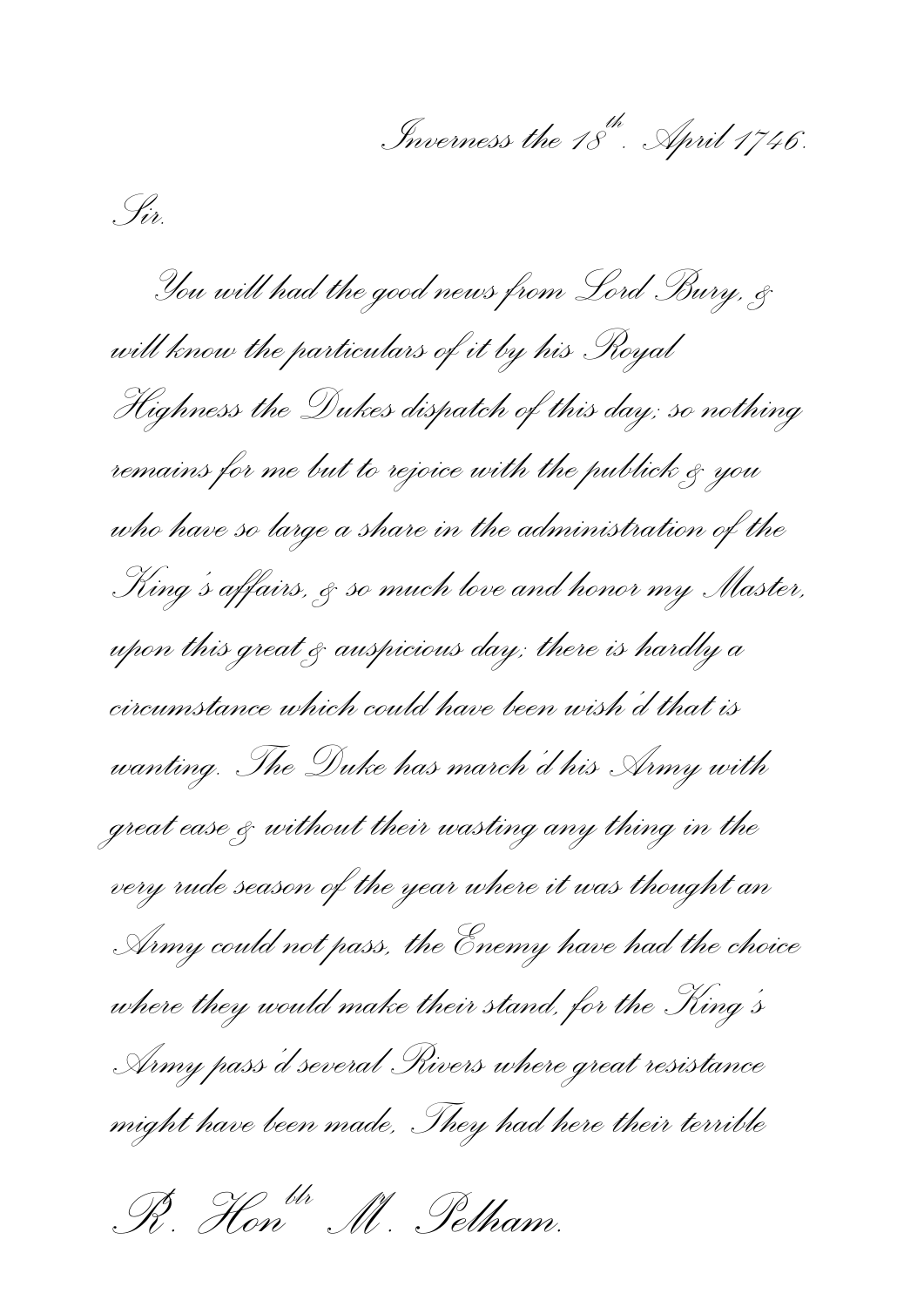*Clans up; they chose their ground, they made their*  effort with those broad swords which were to cut down *all opposition, they fought as it were in the centre of their own Country, were to contend for every thing, out number'd the Dukes Army by a quarter, & yet were beaten with the greatest ease, & with very little loss on our side where they came up our Soldiers fairly beat them with their Bayonets, & made great Slaughter of them, & where the Duke was, & by his Presence inspired the Souldiers with such firmness that after & having presented they recoverd their firelocks, & stood with them shoulderd til these Scoundrels came within a hundred yards, they dared not to attack at all, tho they made three different Efforts to rouse their courage; & ran eagerly to within that distance, but went off at last without attempting any thing. The Duke had indeed made a wonderful change in our Army, He had not only repair'd but reinforced their Spirits &*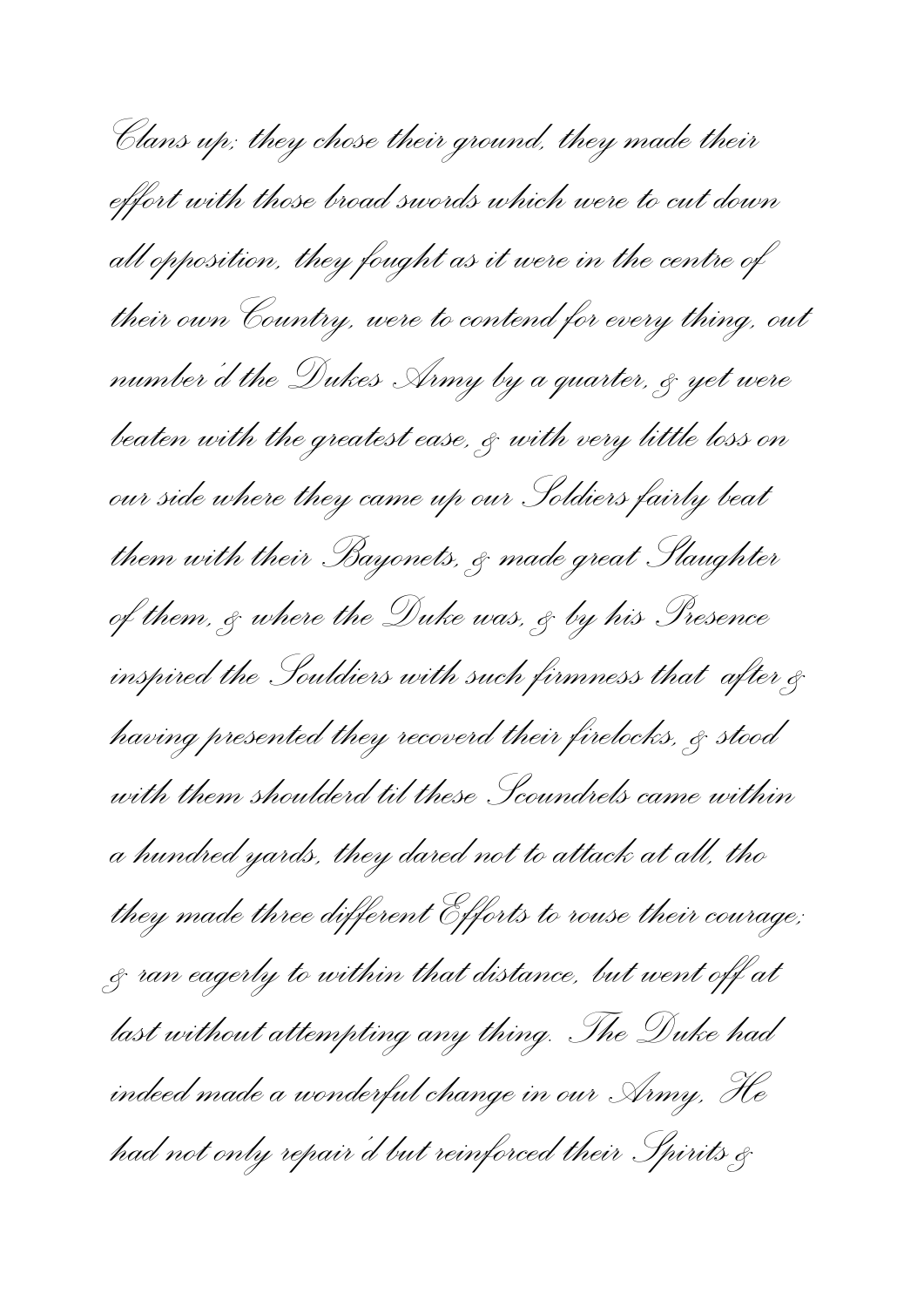courage, & both officers & soldiers did all that could be *expected from brave men, & I dare say the terror of broad swords is as much effaced, as if there had never been any impressions of that kind, & in the present temper the Fellows would fight them with their Bayonets; What does not the Nation owe to the Duke? Tis his Presence gave spirit to the Troops & His activity quickened & animated every thing, & got together Provisions, He formed the whole scheme, orderd all the marches, & made the disposition as well as orderd the execution of every thing the day of the Action, so that I believe there is not an Officer of the Army who pretends or has found action to do it, any thing more than the honor of having cheerfully obey'd his orders.*

*What his Royal Highness has so well begun & so gloriously carried on, He will I dare say see carried to such perfection that the Government will have it in*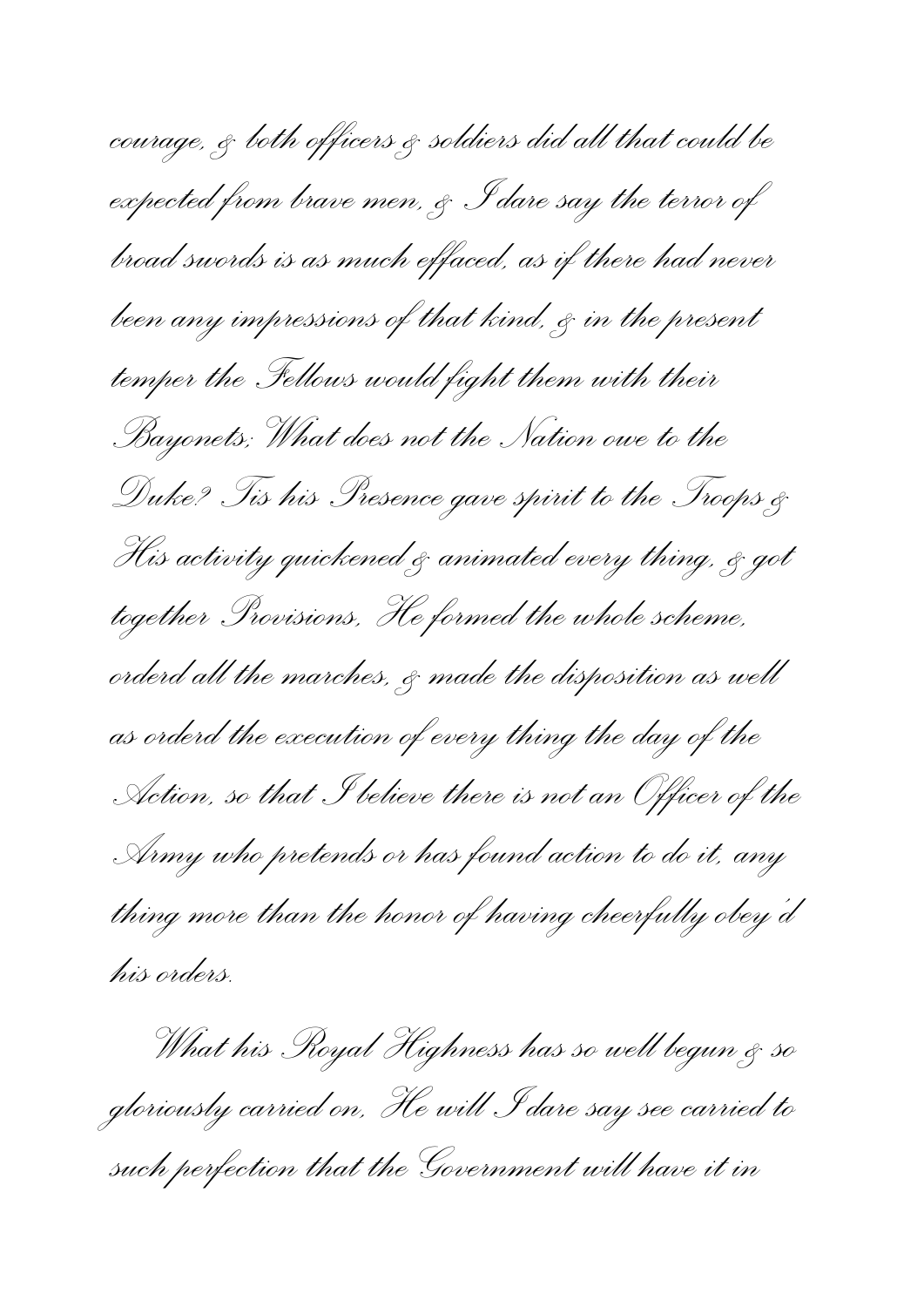*their Power to put things here upon such a foot as not to be againendangerd as they have been from hence. We are in the heart of the M<sup>c</sup> Intoshes who were rumaged the first day, the men all fled, but the Party brought in the Heroine of this part of the world the Laird of M<sup>c</sup> Intosh's wife, about 400 black Cattle as many Sheep, & 60 Horses, they also killd some straglers who had been in the Rebel Army, the 17th Mordaunt was sent with nine hundred men, into the Frasiers Country, the People were mostly fled with their Cattle, but He had destroyd their instruments of Husbandry, & to day the good Lord Lovats house was to blaze & those of the Chiefs that Arch Villain has had his hand in all this Villany, but has been endeavouring to keep Himself out of danger of a confiscation but I hope chance has thrown into our hands enough for that, We have a pretty long letter to*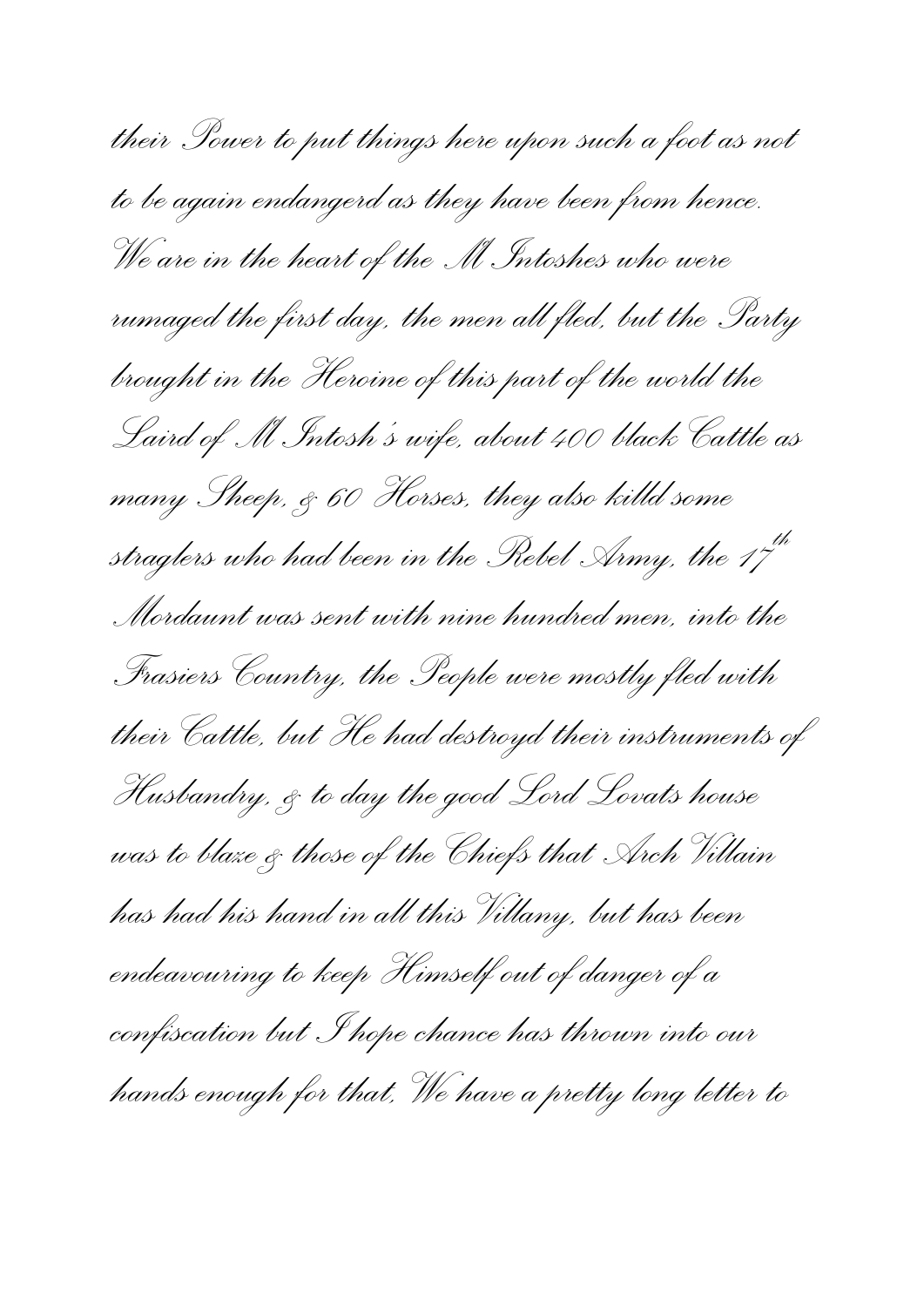*his Son about an invitation of the ^ cal'd Prince to his house, to see Salmon fishing. This is the heavyest blow the Clans ever felt, & will be remembered, had they dispers'd & thrown themselves upon mercy the affair would have been done very imperfectly, many of their Chiefs are fallen; if they disperse they will soon be at the King's Mercy, if they attempt to assemble again, they, that is this corrupted part of them, will be quickdestroy'd. They are a nest of thieves, & if they can't be made to change their way of life, they are a burthen to the Country, & would have driven all honest sober People out of all places where they could reach. I heartily rejoice with you that this thorn is drawn from your side, & that you will now be more at liberty to attend to the great national Interests now depending in other parts; & I hope & trust that the National Spirit so signally exerted, & the great additional Glory*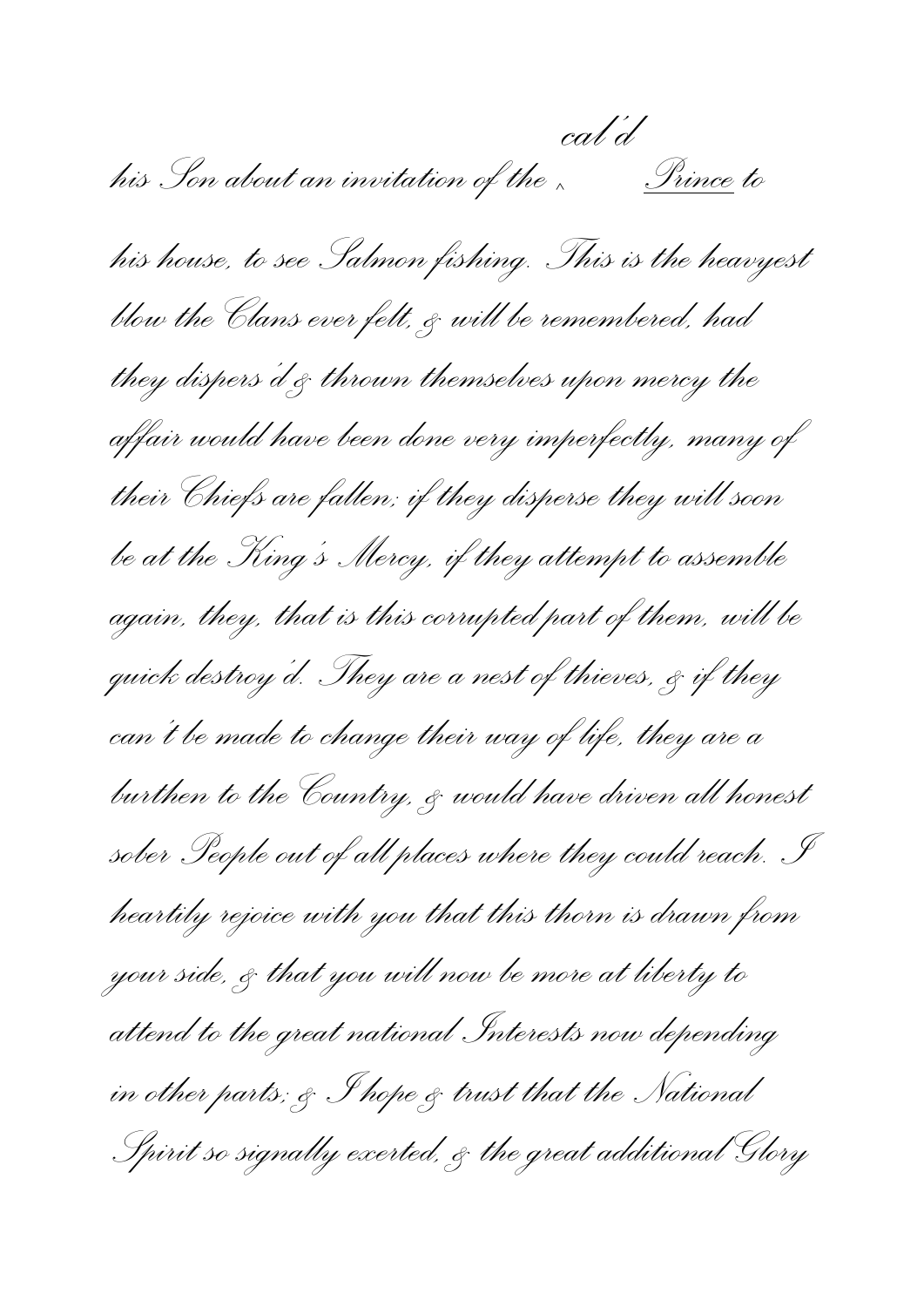*to his Royal Highness, will have their influence all over Europe, & I should rejoice to see Him act upon a Theatre more worthy of Him, tho no service was ever of greater moment & concern to the Nation than that He has been & is emploied in my heart opens itself to you with the greater satisfaction; as I know the Interest you took in endeavouring to prouduce his Royal Highness upon that Stage where his great & extraordinary talents are rendring such high & important services to these Kingdoms. I hope these are beginnings of greater prosperitys in which you will have a large part, & which will lead us to a safe & honorable Peace. I wish for occasions of approving myself with that truth & respect I have always made profession of*

*Sir*

*Your most obedient*